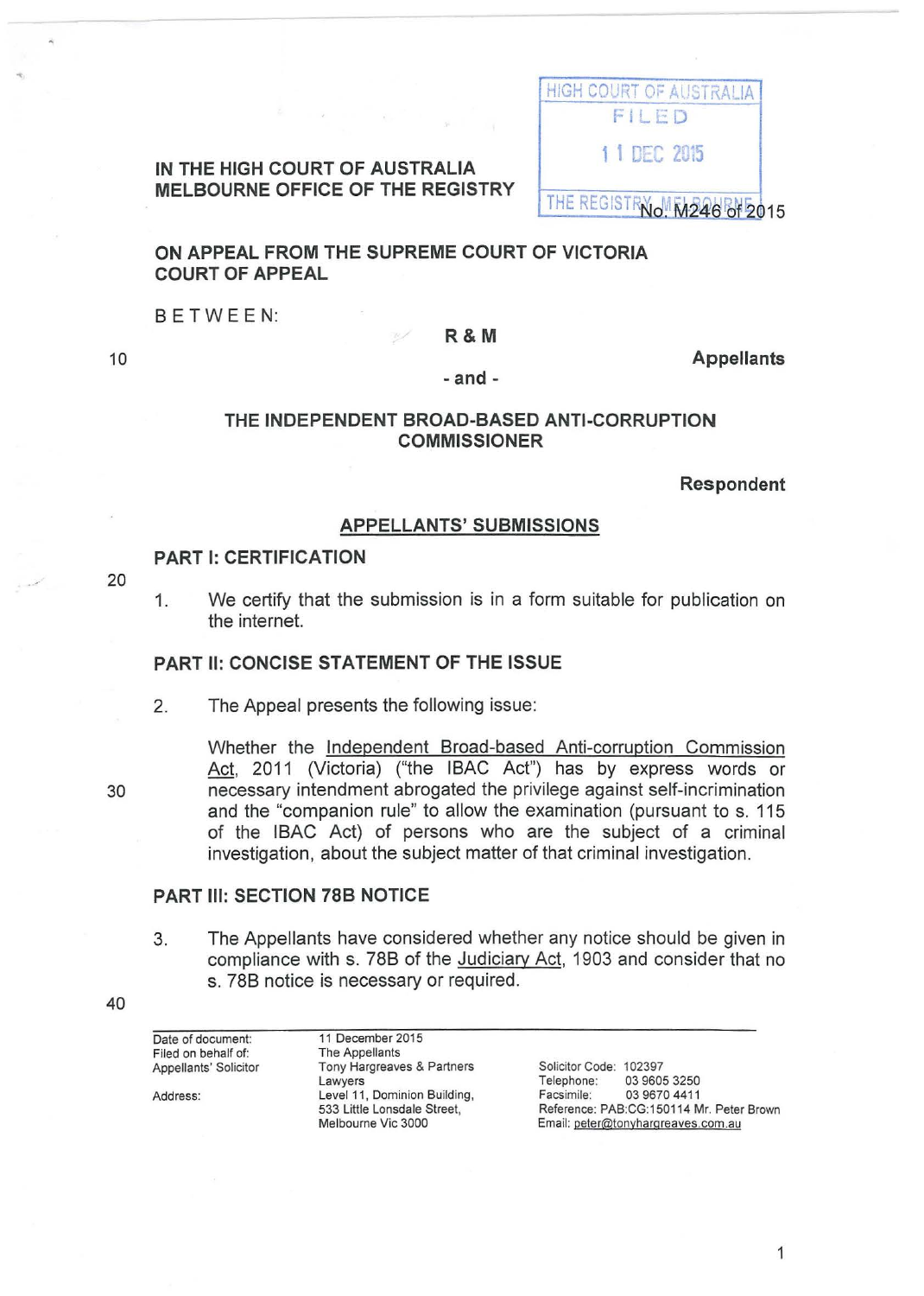## **PART IV: REPORT OF REASONS FOR JUDGMENT IN THE COURTS BELOW**

4. There are no authorised reports of the reasons for judgment of both the primary Court and the intermediate Court of Appeal. The medium neutral and internet citations are as follows:

| 10 | Supreme Court of Victoria:                                             | [2015] VSC 374:<br>http://www.austlii.edu.au/au/cases/vic/<br>VSC/2015/374.html   |
|----|------------------------------------------------------------------------|-----------------------------------------------------------------------------------|
|    | Supreme Court of Victoria<br>Court of Appeal:                          | [2015] VSCA 271;<br>http://www.austlii.edu.au/au/cases/vic/<br>VSCA/2015/271.html |
| 20 | Supreme Court of Victoria<br>Court of Appeal (Re: Stay<br>Application) | [2015] VSCA 280;<br>http://www.austlii.edu.au/au/cases/vic/                       |
|    |                                                                        | VSCA/2015/280.html                                                                |

20

## **PART V: RELEVANT FACTS**

5 On 15 January 2015, a female identified anonymously as Person A was allegedly assaulted by the Appellants in a cell at the Ballarat Police Station. The allegations are set out in detail in the judgment of the learned trial judge, Riordan J, in R and M v IBAC Commissioner [2015] VSC 374 at [18].

30

- 6. On 19 March 2015, after reviewing CCTV footage, Victoria Police notified the IBAC pursuant to the Victoria Police Act, 2013 (Victoria) of the circumstances of the alleged assault and provided a copy of the CCTV footage to the IBAC.<sup>1</sup>
- 7 On 20 March 2015, the IBAC commenced an "own motion" investigation (called Operation Ross) pursuant to s. 64(1)(c) of the IBAC Act.2 On 1 April 2015 the IBAC Commissioner issued a witness summons to each of the Appellants pursuant to s. 120 of the IBAC Act requiring attendance to be publically examined before the IBAC. Each of the Appellants was also simultaneously served with confidentiality notices pursuant to s. 42 of the IBAC Act and a Preliminary Information and Directions document which, inter alia, indicated that the scope and purpose of the public examinations was to examine allegations of serious "police personnel misconduct".<sup>3</sup>

Affidavit of Robert John Sutton, 8 May 2015 at [17], AB

<sup>2</sup>Affidavit of Alexis Barbara Eddy, 15 April 2015 at [7], AB

Affidavits of R & M, 15 April 2015 at [2], AB and AB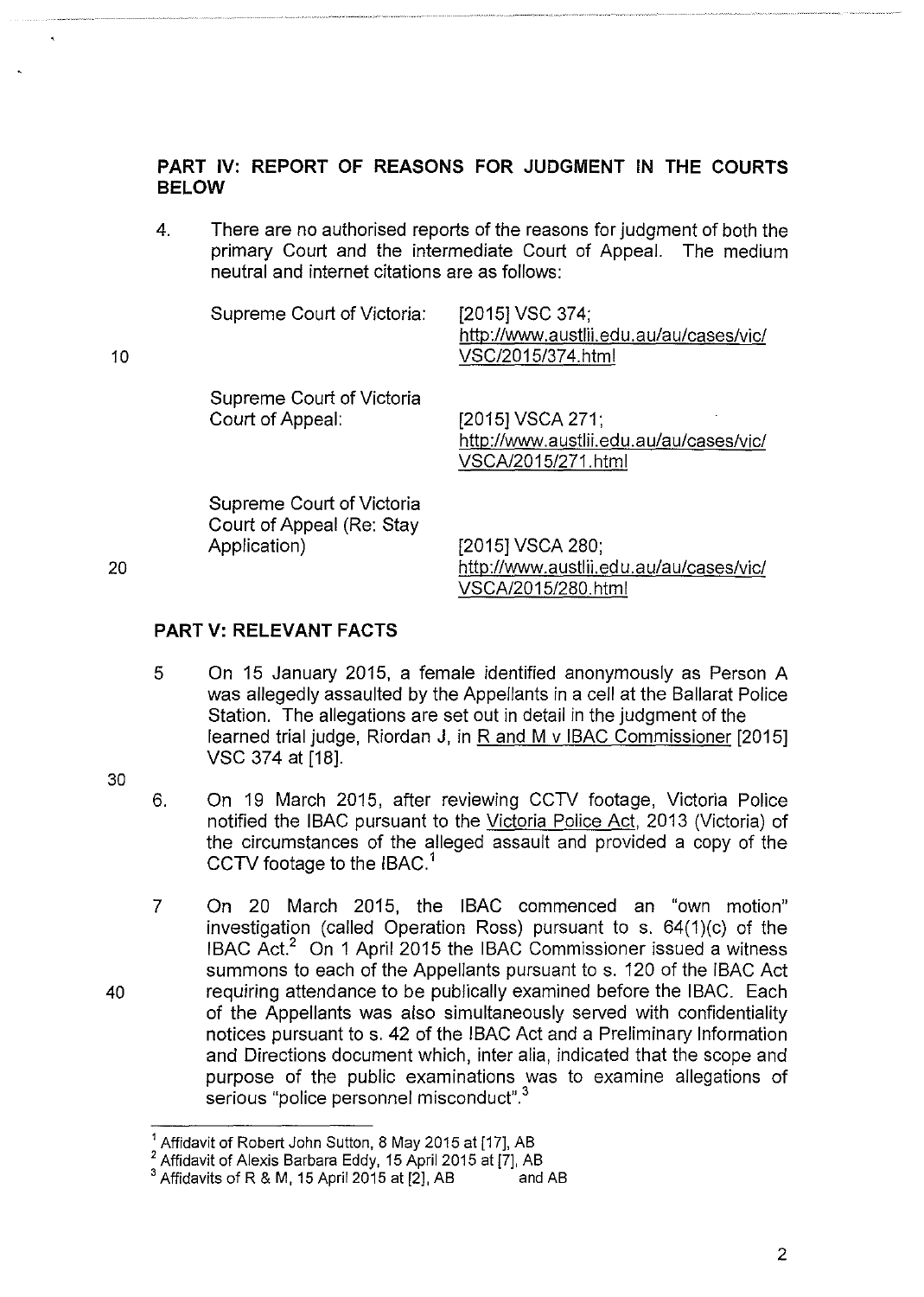- 8 On 2 April 2015, Victoria Police issued a Notice of Interim Action<sup>4</sup> to each of the Appellants in which it was stated that each was "reasonably believed to have committed an offence punishable by imprisonment" and that each was suspended on pay forthwith until the Notice was withdrawn or they were charged with an offence (whichever was first to occur). Accompanying the Notice of Interim Action was a further document that indicated that each of the Appellants was subject to an investigation, that criminality was involved, and that the "primary investigator" was to be the IBAC. The suspension, which remains in force, was authorised by s. 135(1) of the Victoria Police Act, 2013 (Victoria). By letter dated 10 April 2015, Victoria Police advised that the offence was an allegation of assault committed on 15 January 2015 and that no interview would take place pursuant to s. 464 [sic] of the Crimes Act, 1958 (Victoria) until the conclusion of the IBAC public examinations and would be reassessed after that time.
- 9 On 10 and 12 April 2015, in written submissions to the IBAC Commissioner, it was contended, inter alia, that in the circumstances the examinations should not be compelled or, alternatively, not held in public. These submissions were rejected by the Commissioner on 15 April 2015 in written reasons (later revised on 17 April 2015).<sup>5</sup> As part of those reasons, the IBAC Commissioner made a number of comments.<sup>6</sup>
	- 10 On 15 April 2015, the Appellants applied to the Supreme Court of Victoria for an interlocutory injunction restraining the IBAC from proceeding with the public examinations until the hearing and determination of an originating motion filed that day. Interlocutory orders ultimately were not required as the IBAC Commissioner determined to adjourn the public examinations and the matter proceeded to trial on 21 and 22 May 2015. By judgment delivered on 7 August 2015, the originating motion was dismissed by the learned trial  $i$ udge. $7$
	- 11 An application for leave to appeal was made by both Appellants to the Court of Appeal of the Supreme Court of Victoria ("the Court below") on 24 September 2015. The Appellants challenged the reasoning of the learned trial judge, Riordan J, on the basis that His Honour was in error in holding that the IBAC had the power to examine the Appellants in the

10

20

30

 $^4$  Affidavit of Christopher William Gorissen, 14 April 2015, at [2] - [8], AB  $\frac{5}{6}$  AB<br> $\frac{6}{4}$  H

At [7]: "... CCTV footage... which might reasonably be said, absent explanation by those involved to support such allegations ... some of the conduct borders on gratuitous brutality, and is therefore exceptional"

At [12]: "... the applicants can and no doubt will be given every opportunity to answer the adverse allegations against them ... including providing such exculpatory explanations for conduct..."

<sup>[2015]</sup> VSC 374, AB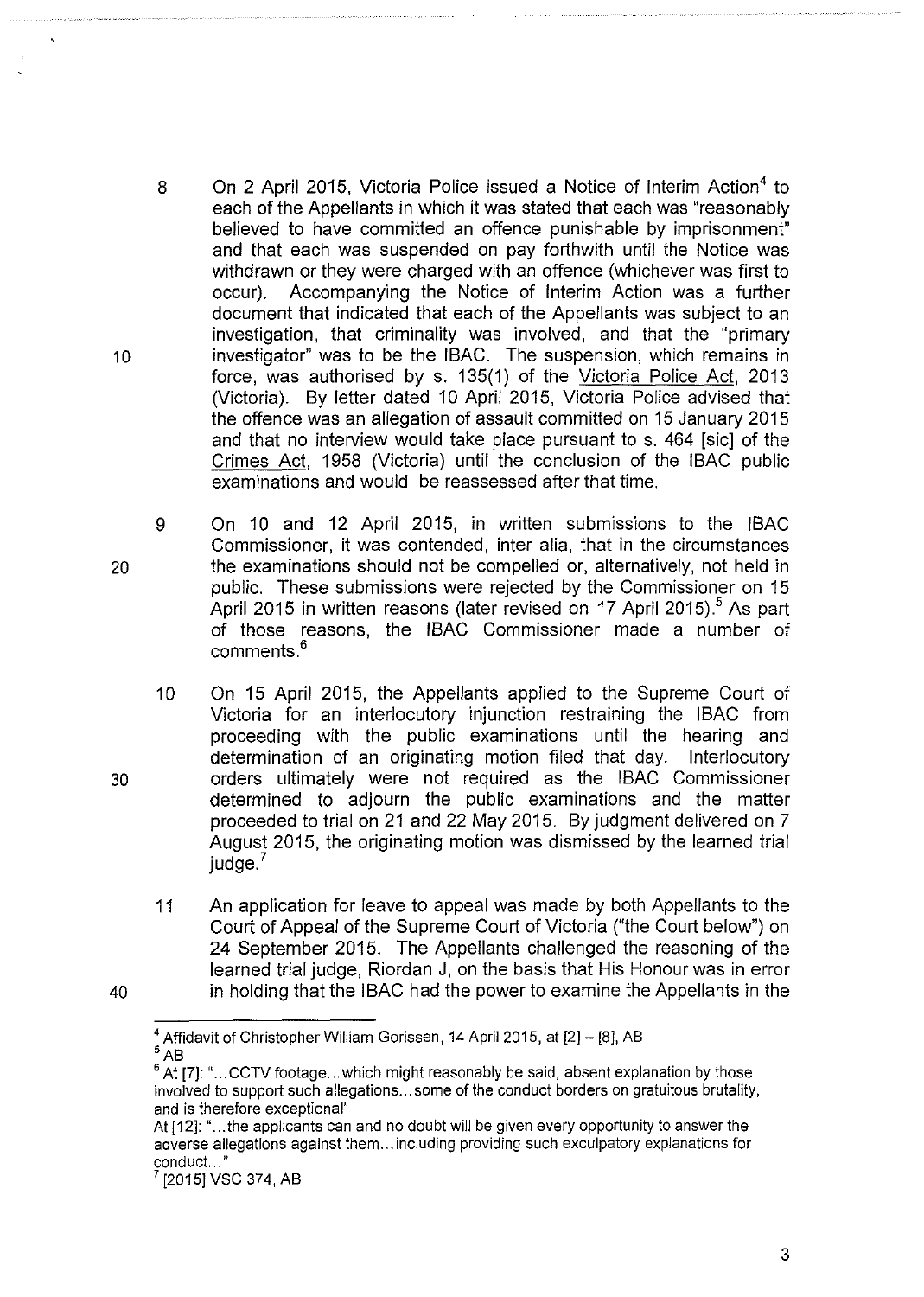circumstances, and alternatively that error had infected the decision upheld by His Honour to hold public examinations. The application for leave to appeal was refused by the Court below on 30 September  $2015<sup>8</sup>$  An Application for a stay was refused by the Court below on 14 October  $2015^9$ . . An Application for Special Leave to Appeal was granted by this Honourable Court on 13 November 2015.

## **PART VI: THE APPELLANTS' ARGUMENT**

## 10 **Ground of Appeal**

12. The Ground of Appeal, the subject of the grant of special leave to appeal, turns on a question of pure statutory construction identified in paragraph 2 above.

## **The Statutory Scheme of the IBAC Act- Relevant aspects**

- 13. The IBAC Act came into operation on 1 July 2012.
- 20 14. The objects of the IBAC Act are set out in s. 8. Inter alia, they are to provide for the identification, investigation and exposure of "serious corrupt conduct" and "police personnel misconduct".
	- 15. Pursuant to s. 22 of the IBAC Act, the Commissioner constitutes the IBAC under s. 14.
- 16. The functions of the IBAC are set out in s. 15. Inter alia, they include the identification, exposure and investigation of serious corrupt conduct ("corrupt conduct" being defined in s. 4) and "police personnel 30 misconduct" (defined ins. 5) and the holding of examinations.
	- 17. Section 41 permits the IBAC to provide or disclose any information it acquires to various persons or bodies (including Victoria Police) if that information is relevant to the performance, duties or powers of that person or body.
	- 18. Section 60 permits the IBAC to conduct an investigation in relation to corrupt conduct only if it is reasonably satisfied that the conduct is serious corrupt conduct.
- 40
- 19. Section 64 permits, inter alia, the IBAC to conduct an investigation in accordance with its police personnel conduct investigative functions on its own motion. (That is what occurred in the case of the Appellants).
- 20. Section 70 of the IBAC Act permits an investigation to commence or continue despite the fact that proceedings (whether civil or criminal)

<sup>&</sup>lt;sup>8</sup> [2015] VSCA 271, AB

<sup>&</sup>lt;sup>9</sup> [2015] VSCA 280, AB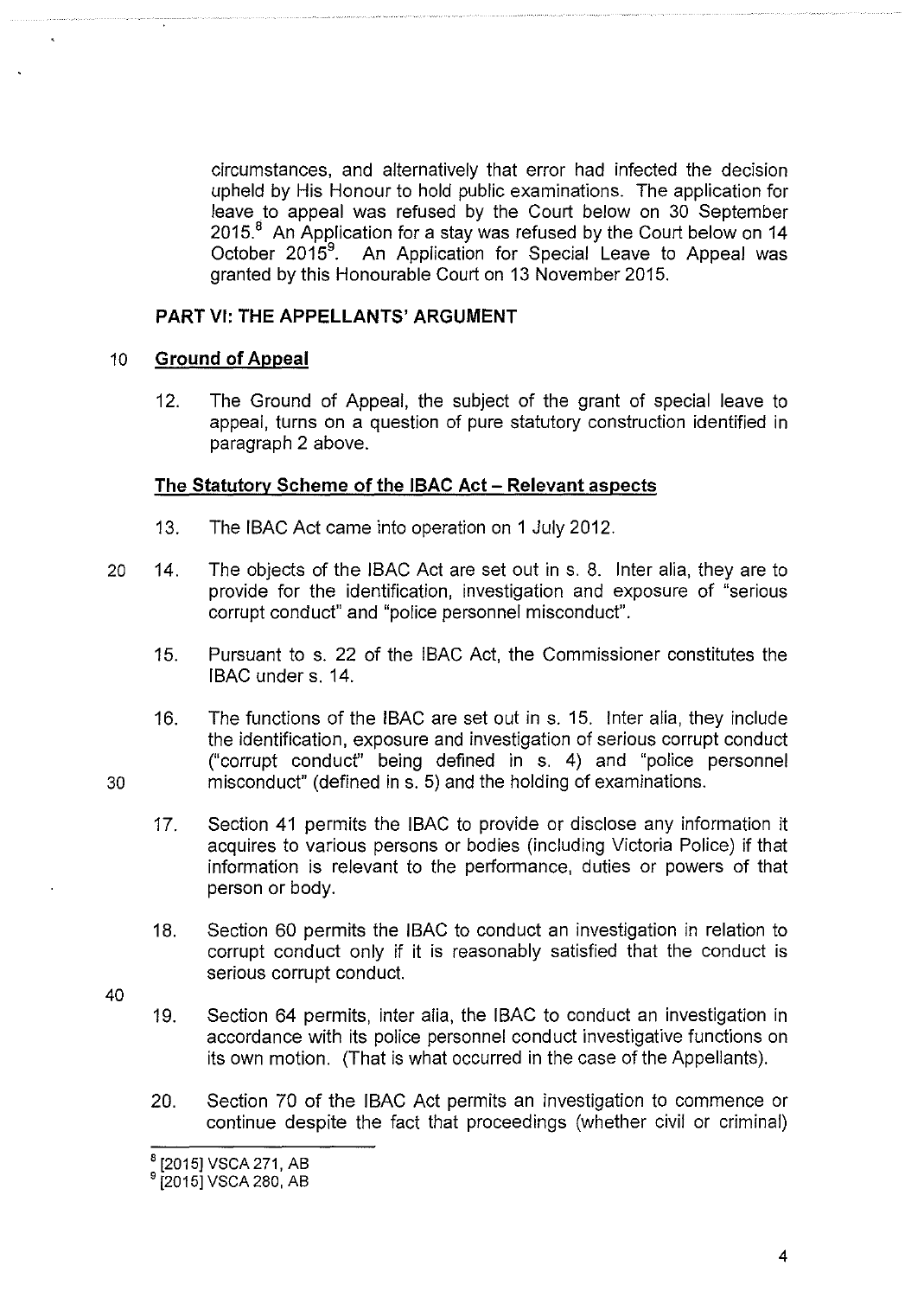related to or connected with the subject matter of the investigation are in existence, provided that the IBAC must take all reasonable steps to ensure that those proceedings are not prejudiced by the conduct of the investigation.

- 21. Section 74 provides that the IBAC may refer, inter alia, any matter under investigation to a "prosecutorial body".
- 22. Part 6 of the IBAC Act deals with examinations. Section 115 provides 10 the power for IBAC to hold an examination and s. 116 deals with the method of holding an examination. Section 117 provides that, prima facie, examinations are to be held in private unless the IBAC considers on reasonable grounds that there are "exceptional circumstances" and that the other conditions in s.  $117(1)$  and (2) are satisfied. (In the case of the Appellants, the IBAC determined to hold the examinations in public. Challenges to that determination failed before the IBAC, the learned trial judge and the Court below.)
- 23. Section 120 allows the IBAC, for the purpose of an investigation, to 20 issue a witness summons to a person to give evidence if the IBAC is satisfied that it is reasonable to do so, having regard, inter alia, to the evidentiary value of the information sought to be obtained from the person. (In the case of the Appellants, witness summonses were issued in accordance with this section).
- 24. Section 144(1) abrogates the privilege against self-incrimination that a person summonsed to appear would otherwise enjoy. A use immunity is provided (with certain exceptions) by s. 144(2). Derivative use immunity is not provided. Sections 132 and 136 are ancillary and 30 facilitative provisions.
- 25. Part 7 deals with Recommendations, Actions and Reports. Sections 162(5) & (6) and 165(5) & (6) prohibit the IBAC from including in certain reports any information which would prejudice any criminal investigation or proceedings or other legal proceedings of which it is aware, or include any statement that a specified person is guilty of, or has committed, is committing or is about to commit any criminal or disciplinary offence or should be prosecuted for same. Section 164 prescribes the actions the IBAC may take after conducting an 40 investigation, which includes the power under s. 190 for the IBAC itself to bring criminal proceedings for an offence in relation to any matter arising out of an IBAC investigation.
	- 26. The IBAC Act was enacted before a series of decisions of the High Court was delivered in respect of similar and related issues raised by this Appeal - X7 v Australian Crime Commission<sup>10</sup>, Lee v NSW Crime

<sup>&</sup>lt;sup>10</sup> (2013) 248 CLR 92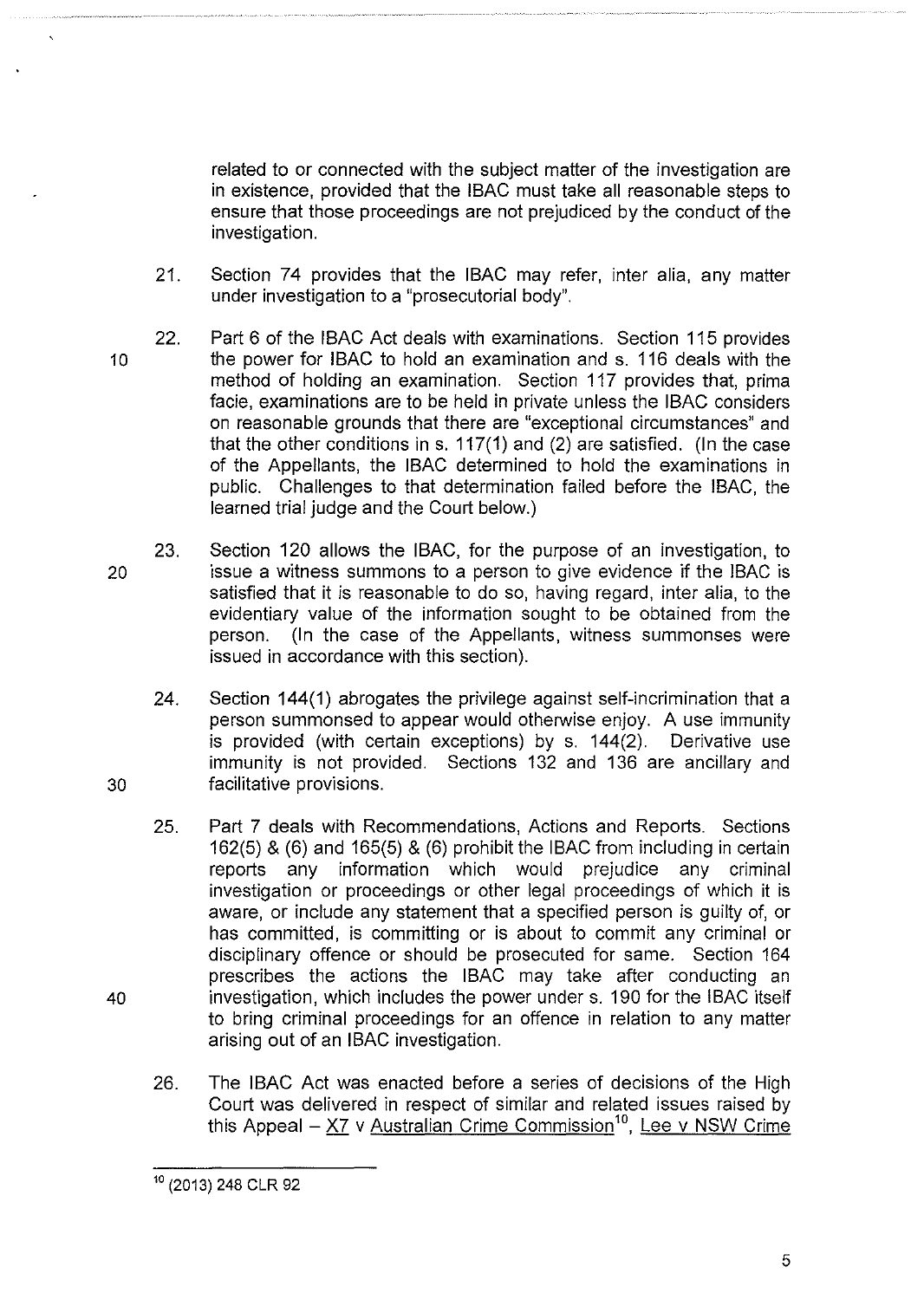<u>Commission $^{11}$ , Lee v R $^{12}$ , AFP v Zhao $^{13}$  and CFMEU v Boral</u> Resources (Vic) Pty. Ltd.<sup>14</sup>. The IBAC Act has not been amended as a result of any of these decisions, in contrast to the amendment by the Federal Parliament of the Australian Crime Commission Act, 2002 to overcome the decision in X7.<sup>15</sup>

### **The Principle of Legality**

- 10 20 27 The question of statutory construction raised by this Appeal is informed by the principle of legality. That principle was described in  $X7$ .<sup>16</sup> It applies where a legislative provision by general words appears to overthrow fundamental principles, infringe rights or depart from the general system of law. In this case, s. 144 of the IBAC Act has been held by the Court below to abrogate the privilege against selfincrimination otherwise enjoyed by all persons. This abrogation alters to a marked degree the accusatorial nature of the criminal justice system with respect to those summoned to appear before the IBAC. In so holding, the Court below has erroneously found that the general words in s. 144 allow a departure from the general system of law to a marked degree in respect of persons reasonably believed to have committed a criminal offence, such as the Appellants.
	- 28 In Victoria, a person suspected of committing a criminal offence and facing questioning by police has certain rights provided by s. 464A of the Crimes Act, 1958 (Victoria). These rights include the right to remain silent (which includes invoking the privilege against selfincrimination). The "investigating official" is compelled by law to advise the suspect of that right. In the case of the Appellants, the IBAC Examiner is purportedly empowered by ss. 132, 136 and 144 of the IBAC Act to compel answers from the Appellants relating to the subject matter of the investigation, including the possible commission of criminal offences by the Appellants. The "use immunity" provided by s. 144(2) may well be illusory in circumstances where the IBAC itself is empowered by s. 190 to bring proceedings against the Appellants for criminal offences, including those the subject matter of its investigation. It is a matter of public record that the IBAC has, in the past, instituted such criminal proceedings (for indictable offences) against other examinees in a similar position.
- 40 29 Thus, examinees in the position of the Appellants face the real prospect of the examiner becoming their ultimate prosecutor with the

<sup>11</sup>(2013) 251 CLR 196

<sup>12</sup>(2014) 88 ALJR 656

<sup>13</sup>(2015) 89 ALJR 331

<sup>14</sup>(2015) 89 ALJR 622

<sup>&</sup>lt;sup>15</sup> See Law Enforcement Legislation Amendment (Powers) Act, 2015, Act No. 109, 2015 assented to 30 June 2015.

 $16$  Per Hayne and Bell JJ at [86] - [87], per Kiefel J at [158]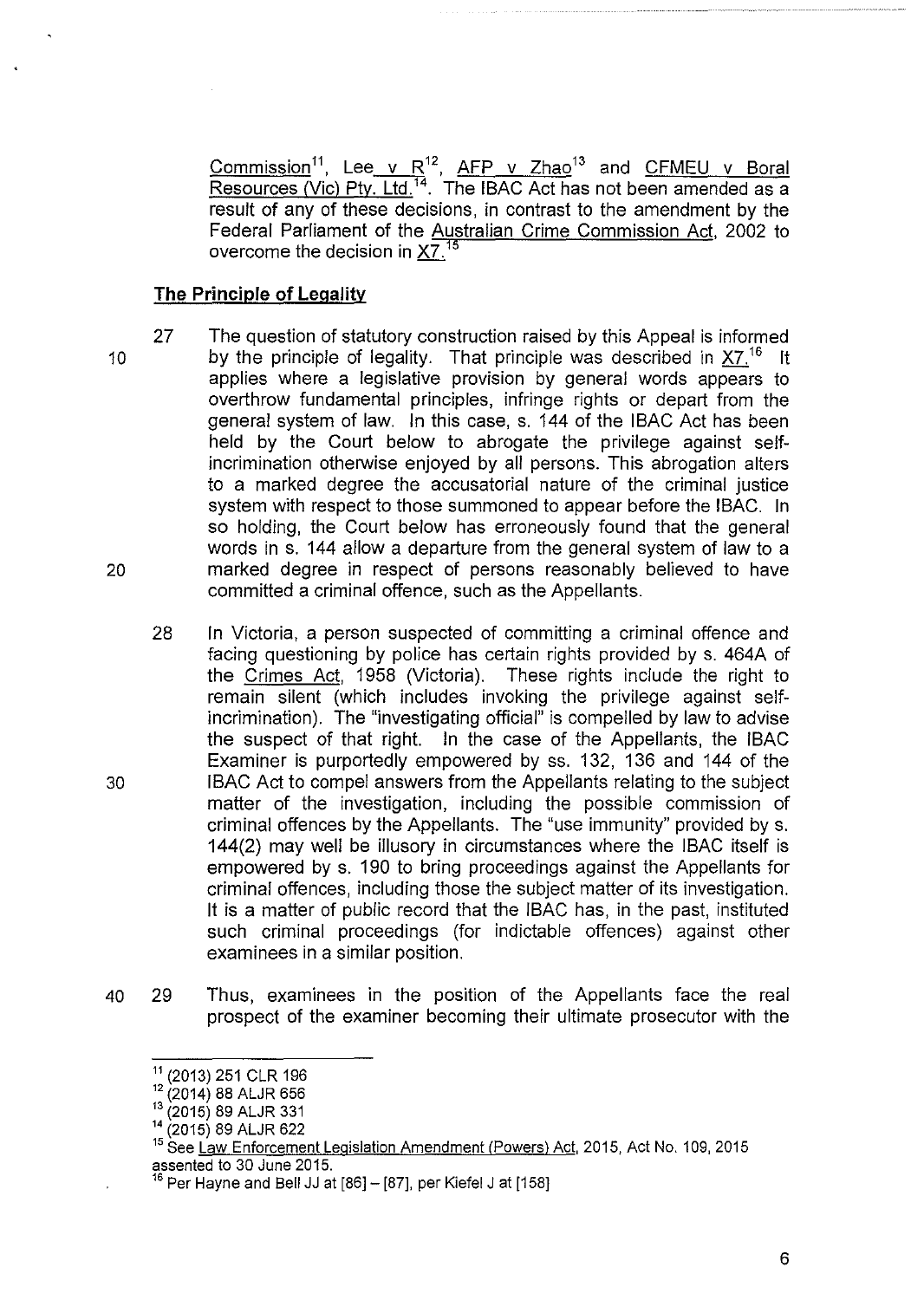examiner being able to use derivatively the product of the examination both for the purposes of and in their prosecution. Further, the examiner is able thereby to facilitate proof of the prosecution case against persons in the position of the Appellants in the full knowledge of any defences. The "companion rule" is obviously thereby breached. The real prospect of forensic advantage being given to the IBAC or prosecutor, identified in X7 as causing serious inroads into the accusatorial process, highlights the potential vice caused by s. 190. The need is thus made clear for express words or necessary 10 intendment to achieve such a fundamental inroad.

- 30. There is no express reference anywhere in the IBAC Act to an examination of a person the specific subject of an investigation, let alone a person who has been charged with, but not yet tried for, an offence relating to the subject matter of an investigation. Sections 117, 120(2)(a), 162 and 165 do not deal specifically with the cases of such persons. Section 70 does not deal with a situation prior to proceedings being on foot or commenced and may well be restricted in interpretation to protecting the IBAC from allegations of contempt. As 20 was described by Hayne and Bell JJ in  $X7$ , the "words used are sufficiently general to include that case, but they do not deal directly or expressly with it".<sup>17</sup>
- 31. The Respondent in the Court below placed reliance upon s. 60(2) which provides that the IBAC must not conduct an investigation into corrupt conduct unless it is reasonably satisfied that the conduct is serious corrupt conduct (as defined in s. 4). It was contended that this indicates the clear intention of the legislature to provide that persons the subject of an investigation were intended to be compellable 30 examinees as the threshold for satisfaction was so high. However, this contention suffers from the same vice as the contention that suggests an interpretation that s. 70 allows an examination of a person charged, or that persons in the position of the Appellants are compellable examinees, for the reasons set out below.
- 32. Close analysis of the relevant legislative provisions reveals that an investigation into the conduct of a person or persons (whether charged or not) may proceed under the Act. This applies to s. 60 and s. 64 investigations. There are no restrictions on the carrying out of such 40 investigations, save for the restriction that, consistent with the principle of legality, the person or persons the subject of such investigations (such as the Appellants in this case) are not compellable examinees. It would have been a simple matter for the legislature to provide for the contrary if that was its intention. It has failed to do so, notwithstanding the relevant decisions in  $XZ$  and subsequent cases. In  $XZ$ <sup>18</sup> Hayne and Bell JJ commented that the performance of the investigative

 $17$  At [183]  $18$  At [147]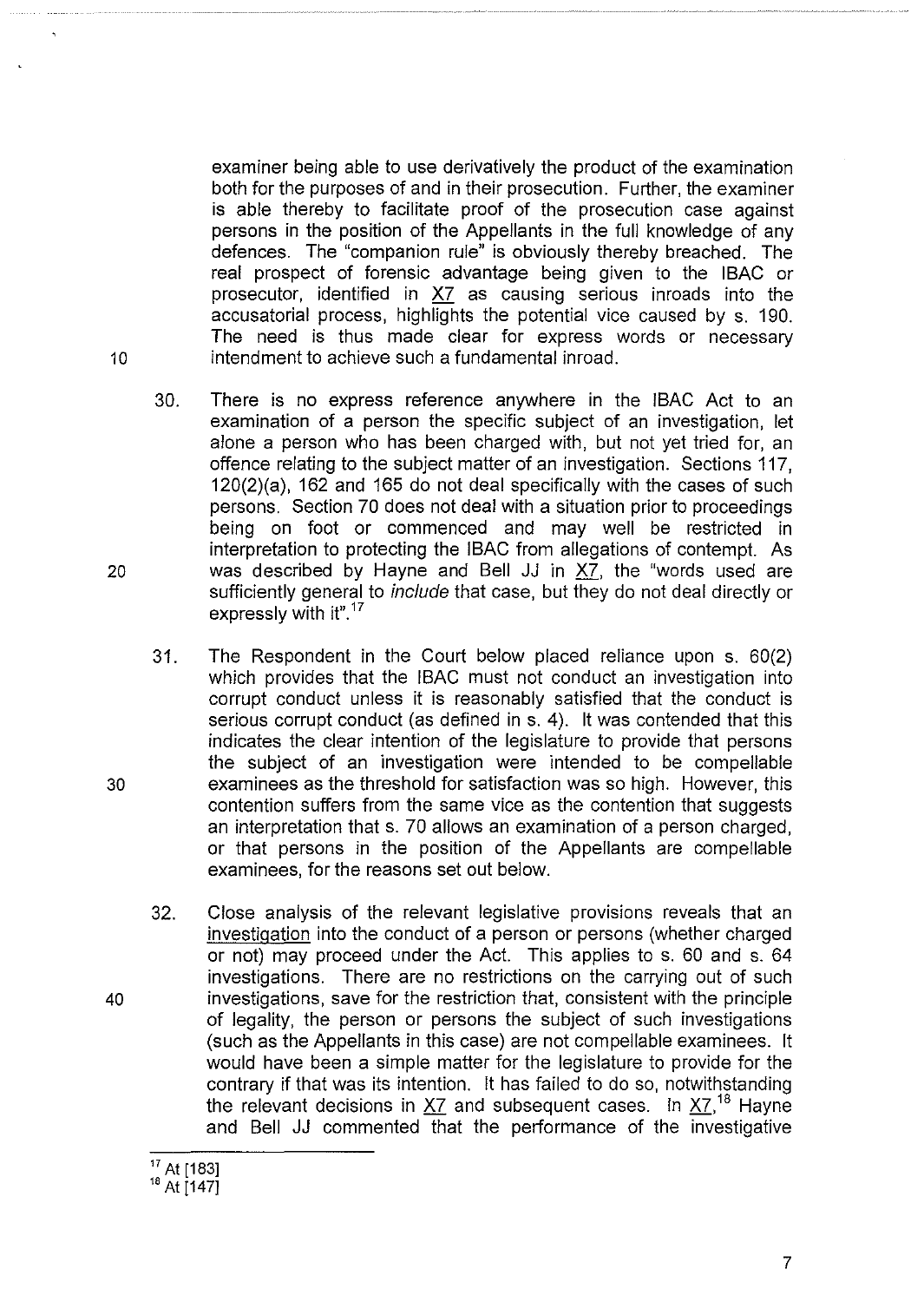function under the ACC Act was in no way restricted or impeded if the power of compulsory examination did not extend to the examination of a person who had been charged with, but not yet tried for, an offence about the subject matter of the pending charge. Their Honours reiterated that the general provisions made for compulsory examination, when read in their context, did not imply, let alone necessarily imply, any qualification to the fundamentally accusatorial process of criminal justice. Moreover, the Statement of Compatibility, tendered at the time the IBAC Bill was being debated in the Parliament, 10 and relied upon by the Learned Trial Judge<sup>19</sup>, explained that it was not expected that the IBAC Bill would impact upon criminal proceedings.<sup>20</sup> The intention was always that if IBAC discovered evidence of criminal conduct which was of sufficient probative force to permit prosecution, IBAC could refer a matter to a "prosecutorial body". It is of note that in the IBAC's Reasons at [7],<sup>21</sup> it concluded that "absent explanation from those involved", the CCTV vision of the Appellants supported the allegations of assault.

33. There is no warrant for "reading in" words of necessary intendment. 20 Explicit words or references to an examination power in respect of such persons are simply wholly absent from the IBAC Act.

# **Companion Rule**

- 34 The legislative protections of preventing the publication of evidence given in private examinations to third party prosecution authorities, as discussed in X?, Lee v NSW Crime Commission and Lee v R in considering analogous, but not identical, legislation, are not present in the IBAC Act. Pursuant to s. 41, the IBAC may disseminate any evidence or information it obtains in the course of an investigation to any prosecution authority. There is no requirement of prior judicial order or judicial supervision. The potential impact on the fair trial of a person is not a matter for consideration by the IBAC in making such a disclosure (although that is a consideration in the publication of a Special or Annual Report or where there are civil or criminal proceedings on foot that relate to, or are connected with, the subject matter of the investigation - see ss. 70, 162 and 165).
- 35 Similar to the analysis conducted by the majority of the High Court in X?, the question is whether the legislature has provided for the examination of persons in the position of the Appellants. If it is accepted that the whole process of criminal justice, commencing with the investigation of crime and culminating in a trial of an offence, is accusatorial, then a procedure that allows for the examination of the

8

40

<sup>&</sup>lt;sup>19</sup> [2015] VSC 374 at [81] AB

<sup>&</sup>lt;sup>20</sup> See Victorian Parliamentary Debates (Hansard), Legislative Council, 3 May, 2012 at p. 2466.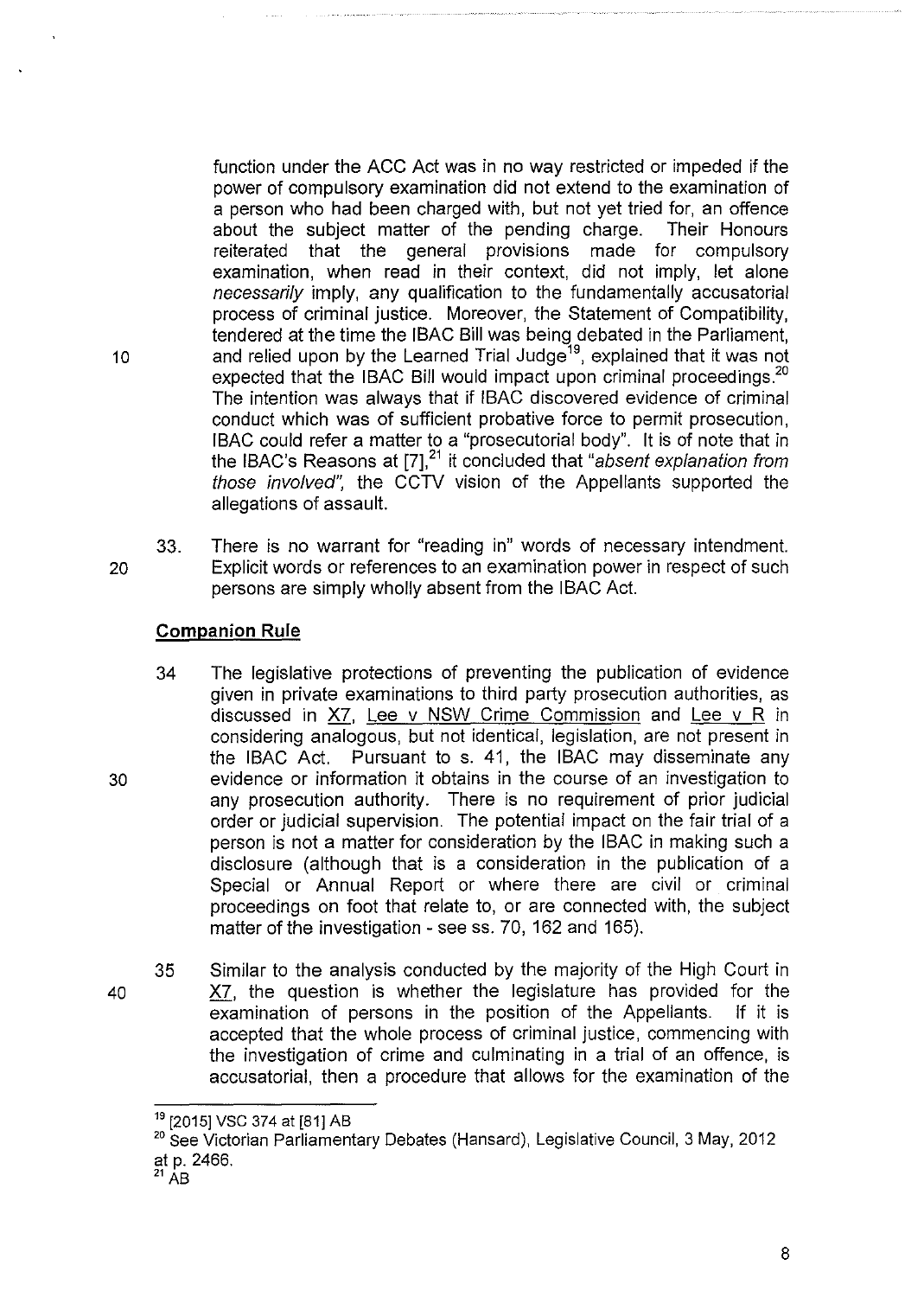Appellants in the circumstances outlined must amount to an interference with that accusatorial process. Whether a person is reasonably believed to have committed a criminal offence (as is the case with the Appellants), or whether a person has been charged with that offence, should not affect the analysis of whether there has been an interference with that process. As Nettle J explained in CFMEU v Boral Resources (Vic) Pty. Ltd.<sup>22</sup>, the onus of proof and the companion rule (namely, that the prosecution cannot compel an accused person to assist in the discharge of its onus of proof) "embody the notion that the liberty of the individual will be weakened if power exists to compel a suspected person to confess to his or her guilt" (emphasis added).<sup>2</sup>

- 36 The IBAC Act cannot be held to impinge upon the companion rule, unless it does so by express words or necessary intendment. general examination power, such as that conferred in the IBAC Act, does not expressly do so. The companion rule remains even if the privilege against self-incrimination has been wholly or partly abrogated.
- 20 37 In X7, Hayne and Bell JJ discussed the right to silence as being a significant feature of the accusatorial system of criminal justice. Their Honours stated:

''The notion of an accused person's "right to silence" encompasses more than the rights that the accused has at trial. It includes the rights (more accurately described as privileges) of a person suspected of, but not charged with, an offence, and the rights and privileges which that person has between the laying of charges and the commencement of the trial."<sup>24</sup>

- 38 Their Honours further stated that, at every stage, the process of 30 criminal justice is "accusatorial" and that holding was crucial to the task of construction of the legislative provision then under consideration. Their Honours' conclusion was that to allow an examination pursuant to the general provisions under consideration would effect a fundamental alteration to the process of criminal justice. Their Honours made clear, that fundamental alterations to the process of criminal justice can only be made if made clearly by express words or necessary intendment.<sup>25</sup>
- 39. The "cardinal principle" that Gibbs CJ enunciated in Sorby v The Commonwealth of Australia, <sup>26</sup> namely that the burden of proof of guilt 40 of a person charged with a criminal offence rests upon the Crown, is equally applicable at all stages of the criminal process, and was central to the majority reasoning in X7.

9

<sup>22 (2015) 89</sup> ALJR 622

 $^{23}$  At [62]

*<sup>24</sup>*At (105]

 $25$  At [118] - [119]

<sup>26</sup>(1983) 152 CLR 281 at 295-6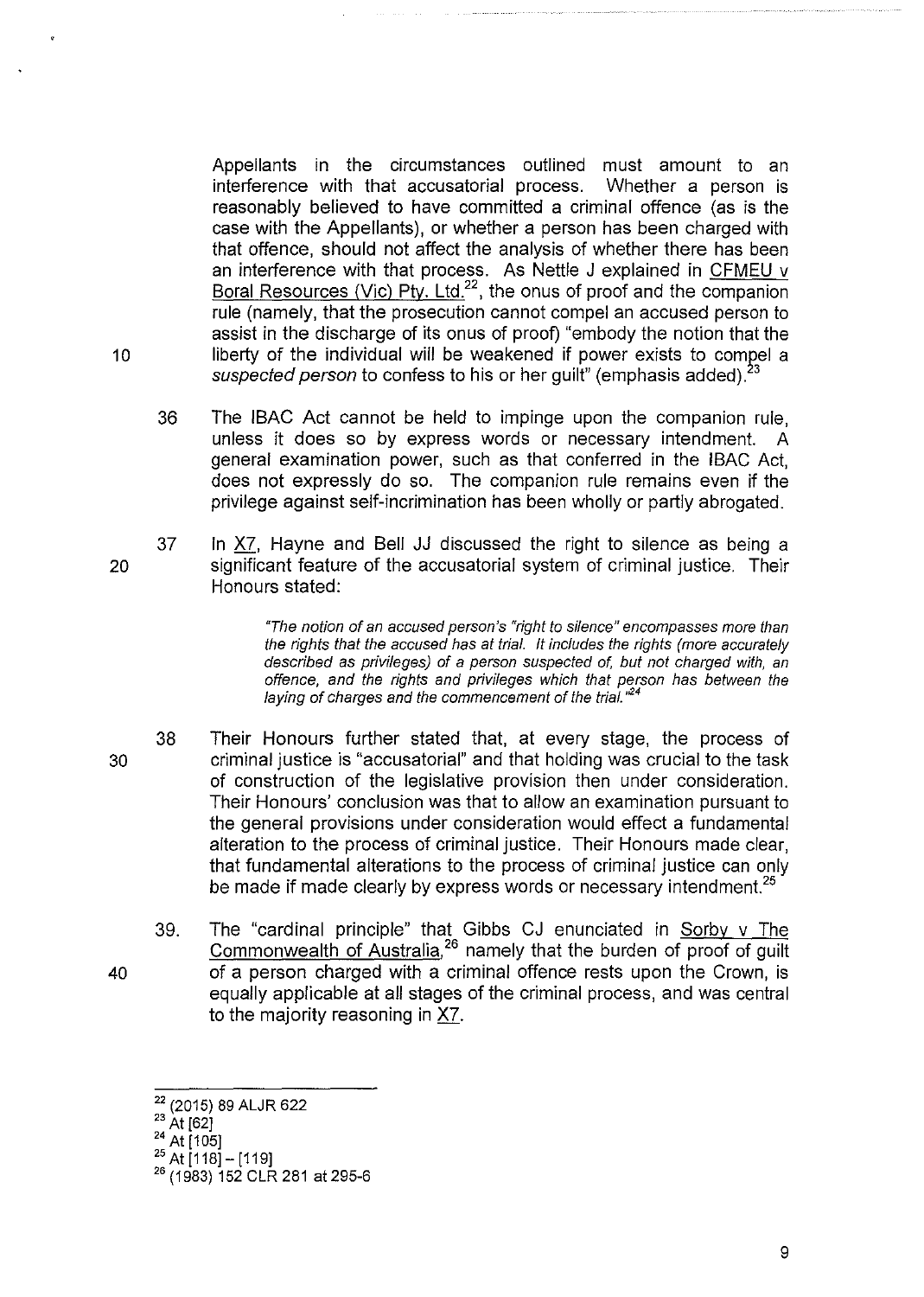- 40. The IBAC Act lacks the features that have resulted in legislation being construed as permissibly impinging upon the accusatorial process. The IBAC Act does not have the features of the legislative provisions considered by the Queensland Court of Appeal in Hamdan v Callanan<sup>27</sup> which provided as their justification the fact that avenues of investigation into major crime, other than the examination of the identified suspects, were ineffective. In contrast, the IBAC Act contemplates the routine use of examination powers at all stages of investigations. Such general provisions do not necessarily imply any 10 intended impingement upon the accusatorial process. On the contrary, the legislature has made clear that IBAC powers are not to be exercised in a way that would have such a consequence. Sections 70, 162 and 165 of the IBAC Act are examples of that.
- 41. In Lee v NSW Crime Commission, French CJ (as a member of the majority) made the point that the executive character of the examination under challenge in X7 was an important, if not critical, consideration of the majority's reasoning.<sup>28</sup> In coming to the conclusion that the CAR Act there under consideration allowed a person charged 20 to be compulsorily examined, His Honour, in considering the application of the principle of legality, placed emphasis on the fact that the statutory powers were to be exercised judicially by a court. That fact allowed a more liberal constitution of those powers than in the case in which they were conferred on a non-judicial body.<sup>29</sup>
	- 42. The legislation there under consideration is to be contrasted with the IBAC Act where:
- The objects of the IBAC Act do not expressly contemplate its 30 application to persons in the position of the Appellants, or indeed to persons facing criminal charges;
	- The conferring of the power on the IBAC to summons a person for compulsory examination and the power to conduct the examination itself do not have attached the traditional judicial safeguards to prevent prejudice.
	- The IBAC itself may use the fruits (derivatively and in abrogation of the companion rule) of the examination to form the basis of a prosecution against the examinee for criminal offences brought by the IBAC itself pursuant to s. 190.<sup>30</sup>

40

<sup>27 [2014]</sup> QCA 304 at [23]-[25] and [51]

 $^{28}$  At [47]

 $^{29}$  At [56]

 $30$  In this regard the decision in Lee v The Queen (2014) 88 ALJR 656 at 662-6 [32] - [34], [45] - [46] and [51] is illuminative of this Court's jealous protection of the integrity of the companion rule.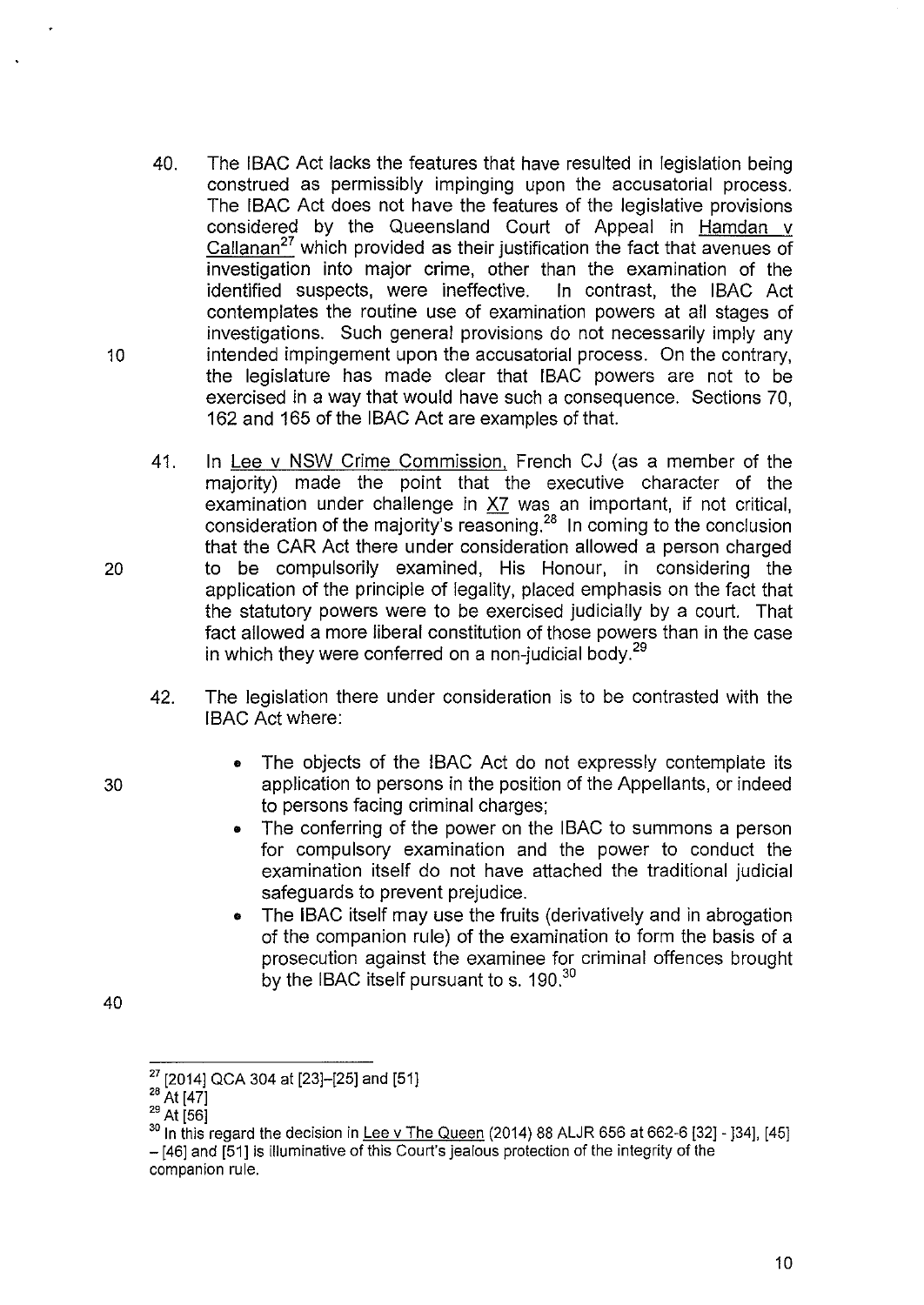#### **Errors in the reasoning of the Court below**

- 43 The Court below placed reliance upon s. 70 as providing that the IBAC's powers of investigation may commence or continue despite the fact that criminal proceedings that relate to, or are otherwise connected with, the subject matter of the investigation are on foot or have been commenced.<sup>31</sup> The Court rejected the submission on behalf of the The Court rejected the submission on behalf of the Appellants that the sole or main purpose of the operation of s. 70 was to overcome the issue of a possible contempt of court being committed 10 by the conduct of an investigation while the subject matter of the investigation was before the courts. The Court below held that the operation of s. 70 was not so limited. $32$  The conclusion of the Court below is erroneous because s. 70 would still have work to do with respect to the examination of persons other than a suspect or a person who had been charged. If the conclusion of the Court below is correct, then that conclusion would apply equally to an examinee pre- and postcharge. Such a conclusion is incompatible and inconsistent with the conclusions of the majority in X?. It is also inconsistent and incompatible with the Court below's own conclusions $33$  where it held 20 that the IBAC may not have the power of compulsory examination of a person who had been charged unless that power was expressed in clear and unambiguous terms.
- 44. Further the Court below contrasted the position of the Appellants to the class of persons who had been charged. Their Honours regarded the Appellants as being in an "amorphous group of persons who may or may not be "of interest" or "suspected" or "possibly of interest" in respect of alleged criminal conduct that is under investigation". As the majority of the High Court found in X?, such a sharp distinction is not 30 apt. The Appellants, along with persons who have been charged, are part of the group of persons subject to the accusatorial process of justice. Moreover, there is ample work for an investigation by the IBAC in examining persons in relation to the alleged offending behaviour of the Appellants, such persons not being in a category, as the Appellants are, of persons reasonably believed to have committed a criminal offence (and who have been suspended from duty as a result). Also, in the words of the IBAC Commissioner, the Appellants are in the category of persons having to provide an explanation as to why the CCTV footage does not support allegations of (criminal) assault by the 40 Appellants on Person A.
	- 45. Contrary to the statements of principle by the majority of the Court in X?, which statements were endorsed by French CJ in Lee v NSW Crime Commission (endorsing the comments of Gibbs CJ in Sorby v The Commonwealth of Australia (see paragraph 39 above) as to the

 $\frac{31}{1}$  [2015] VSCA 271 at [28] – [30].

<sup>&</sup>lt;sup>32</sup> At [30] AB

<sup>33</sup>At [38] AB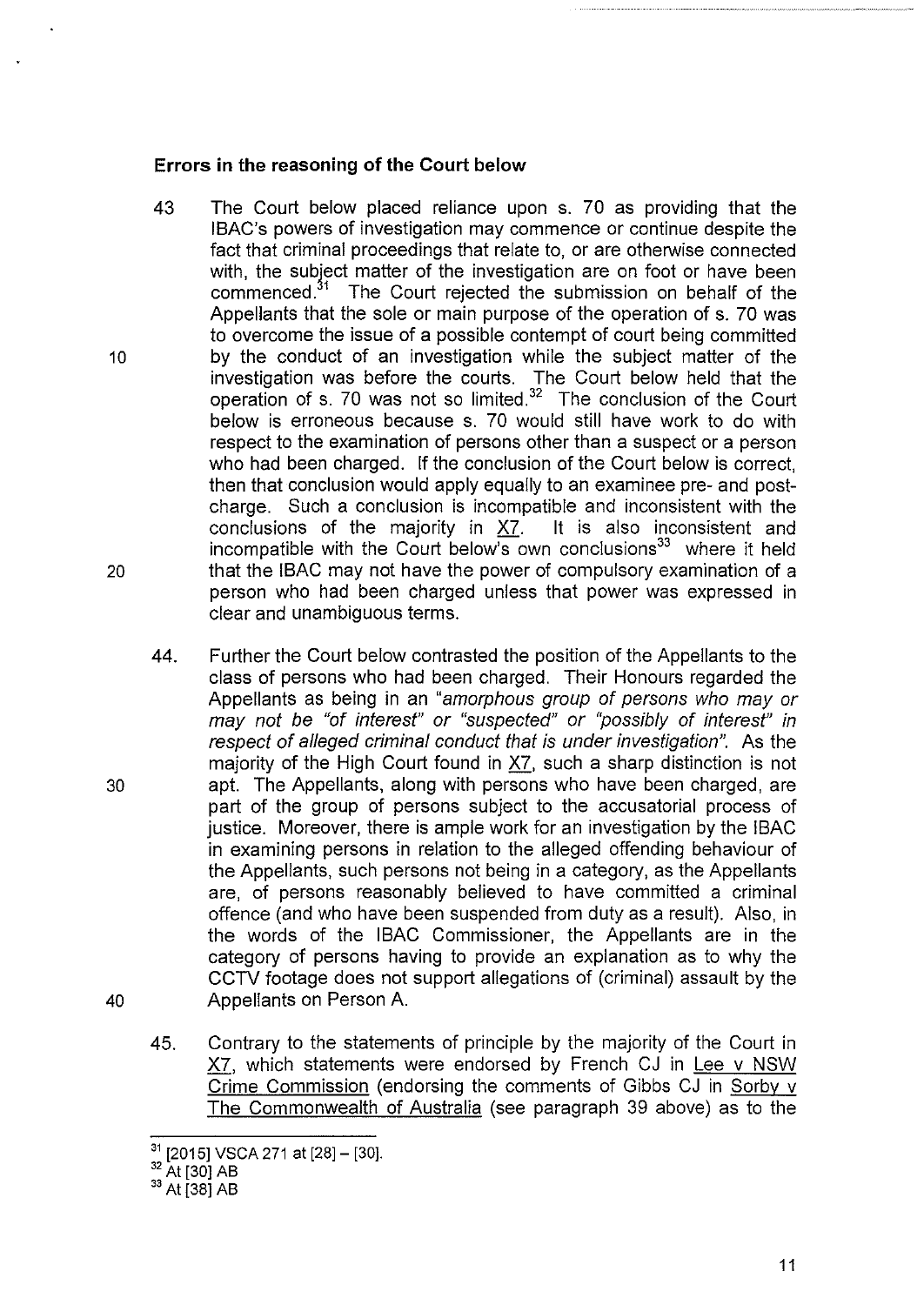importance of the companion principle as part of the principle of legality), the Court below has concluded that the IBAC has the power to conduct examinations of persons who are the subject of ongoing criminal investigations (and who have not been charged with any offence) because there are no words of relevant limitation<sup>34</sup>. Yet the Court below concluded that the absence of any words of relevant limitation did not mean that persons who had been charged with an offence could be examined by the IBAC in relation to the subject matter of their charge. This overall approach to statutory construction was in 10 **10** error. Furthermore, the Court below found that the absence of any words of relevant limitation tended to suggest that no such limitation was contemplated or intended by the Parliament when the IBAC Act was enacted. That conclusion fails to take into account that the IBAC Act was enacted prior to the significant decisions delivered by the High Court in the period  $2013 - 2015$ . In any event the answer is not to be found by seeking words of "relevant limitation". That reverses or inverts the necessary task of statutory construction required.

- 46. Furthermore, the approach to statutory construction by the Court below 20 was in error because it ought to have found that what was required of the legislature to abrogate or restrict a fundamental freedom or principle, or to depart from the general system of law in impacting upon the rights that would otherwise enure to persons in the Appellants' position in the accusatorial process of criminal justice, were provisions expressed with irresistible clearness. The alteration to the process of criminal justice affecting persons in the Appellants' position could only be made if that alteration was made clearly by express words or necessary intendment. That was the approach that the Court below ought to have adopted, and in failing to do so, was in error. Further, 30 the Court below gave no, or no proper, consideration to the effect on the companion rule of its statutory interpretation. Finally, there was no consideration as to the significance of s. 190 in the interpretive process.
	- 47 The proper conclusion ought to have been that, on its proper construction, the IBAC Act does not empower the IBAC to examine the Appellants in the present case, with the consequence that the IBAC was not empowered to issue witness summonses to examine the Appellants.
- 40
- 48. The Appeal should be allowed and the orders sought made.

<sup>34</sup> At [39] AB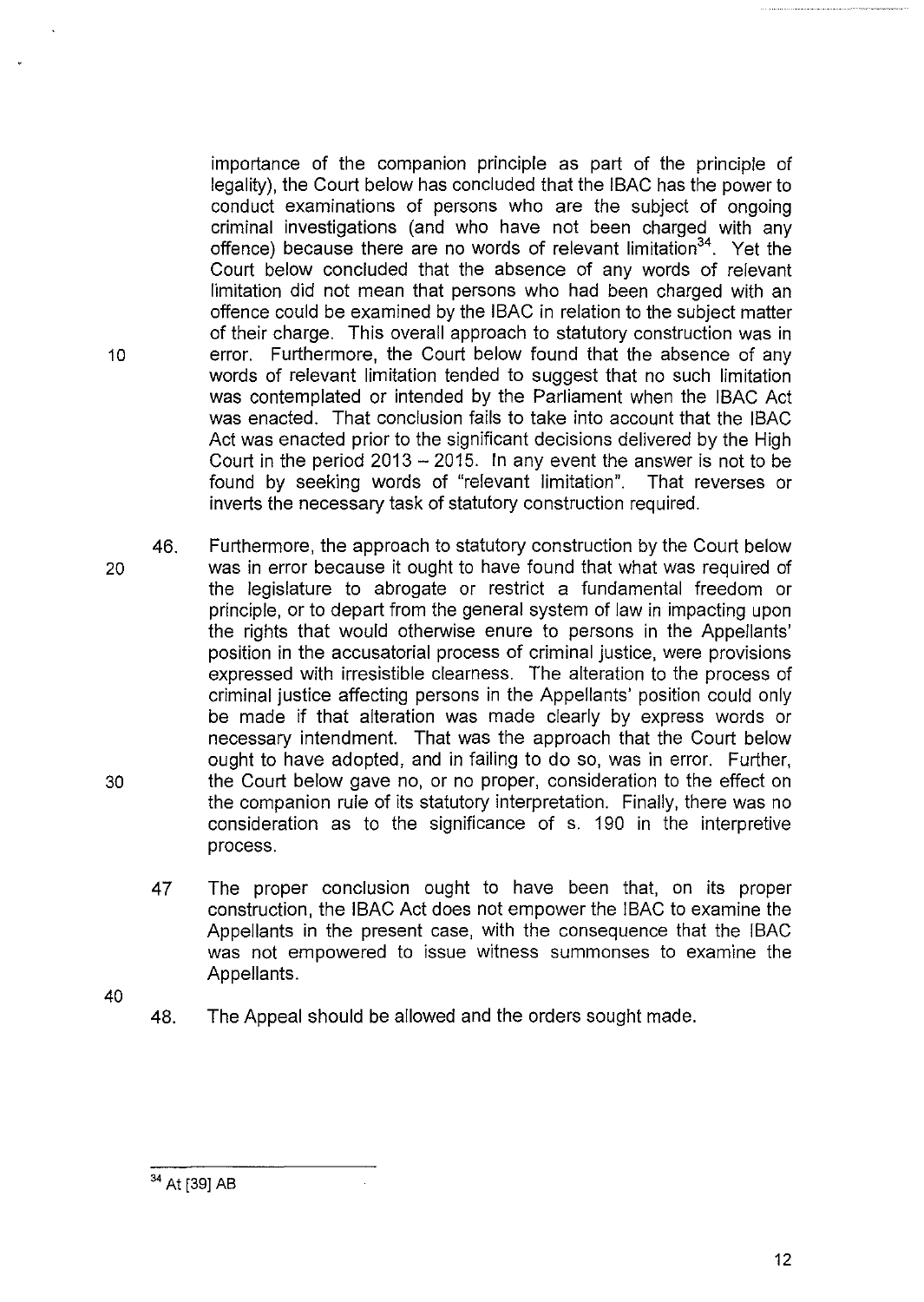#### **PART** VII: **APPLICABLE STATUTORY PROVISIONS**

The applicable statutory provisions are still in force in that form, as at the date of making these submissions.

#### **PART** VIII: **ORDERS SOUGHT BY THE APPELLANTS**

The Appellants seek the following orders:

10

- 1. The Appeal be allowed.
- 2. The Order of the Court of Appeal of the Supreme Court of Victoria made on 30 September 2015 that the Applicants' application for leave to appeal be refused be set aside, and in lieu thereof, it be ordered that:
	- 2.1 the applications for leave to appeal be granted;
	- 2.2 the appeals be allowed;
	- 2.3 there be an order in the nature of certiorari quashing the decision of the IBAC to hold an examination under Part 6 of the Independent Broad-based Anti-corruption Commission Act, 2011 (Vic.) ("the Act") of each of the Appellants in connection with the subject matter of the investigation referred to as Operation Ross;
	- 2.4 there be an order in the nature of prohibition preventing the IBAC from examining each of the Appellants under Part 6 of the Act in connection with the subject matter of the investigation referred to as Operation Ross;
	- 2.5 there be a declaration that the IBAC is not empowered to hold an examination of the Appellants under Part 6 of the Act in connection with the subject matter of the investigation referred to as Operation Ross;
	- 2.6 the Respondent pay the Appellants' costs of the appeal, including the reserved costs, and the costs of the Appellants in the proceeding in the Trial Division of the Supreme Court of Victoria, including any reserved costs.
- 3. The Respondent pay the Appellants' costs, including any reserved costs.

20